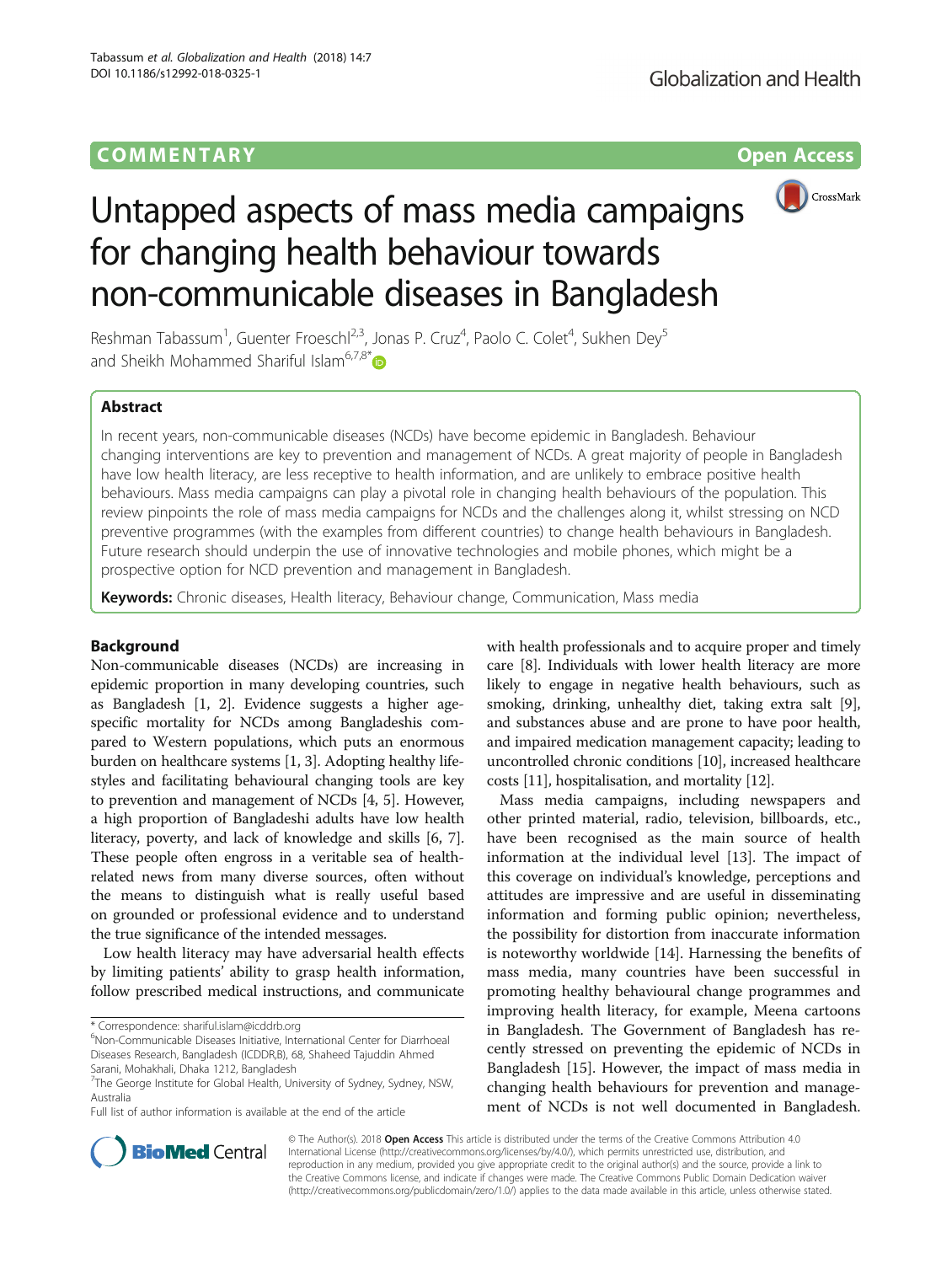Hence, this review aims to discuss the role of mass media campaigns for NCDs and the challenges along it, whilst accentuating on NCD preventive programmes (with the examples from different countries) to change health behaviours in Bangladesh. The strategic mass media routes can endorse the development of future NCD prevention and management programmes in Bangladesh.

## Main text

Mass media campaigns have a broad reach and the potential to influence target audiences' attitude towards healthy behavioural changes [\[13\]](#page-3-0). Over the preceding years, media campaigns have been striving to deliver health messages with the intention of changing health behaviours amongst defined populations [\[16\]](#page-3-0). In Bangladesh, mass media campaigns have been successful in increasing childhood immunisation, and reducing tobacco use and can potentially cover prevention of cardiovascular diseases, diabetes, cancer screening, and other NCDs. Such campaigns have customised health messages in media to reach target groups and to create maximum exposure to consumers, for instance, using broadcast media-television or radio, as well as outdoor media, including billboards, posters, and print media; thus disseminating significant health messages [[16\]](#page-3-0). Disclosure of such health messages is mostly reflexive, resulting from an accompanying consequence of repetitive use of media. Regardless of the magnitude of mass media campaigns in changing health behaviours around the world, the use of mass media for prevention and management of NCDs remains significantly low in Bangladesh.

Health communication campaigns have been incorporating strategies to distribute messages designed—directly or indirectly— to enlighten, influence, and motivate target audiences' attitudes on changing or maintaining healthrelated behaviours. Messages can be conveyed through a range of channels, including traditional mass media (e.g., television, newspapers); digital media, for example, social media (e.g., Facebook, Twitter, web forums); small print media (e.g., posters, brochures); community interactions (e.g., public forums); and personalised communications (e.g., hotline advising). Nevertheless, traditional mass media has prospects to sway individuals unswervingly and to transmit behaviour changing messages quicker than other communication approaches [\[16\]](#page-3-0).

A variety of mass media campaigns unveils the prospective of being effective in diverse settings. For example, the SunSmart campaign for skin cancer prevention in Australia substantially increased sun protection behaviours among target groups or communities [\[17\]](#page-3-0). A previous study on 10 developing countries reported that television ads, which graphically portrayed the health hazards of tobacco use, were likely to be effective among smokers [\[18\]](#page-3-0). A decade of anti-tobacco quit campaign with nationally coordinated Quitline service in Australia has led to significantly reduced

smoking prevalence among adolescents and adults [[19](#page-3-0), [20](#page-3-0)]. The Florida "Truth" campaign used television and radio commercials, along with other media channels to inform the public about harmful effects of tobacco and to promote social penalties for smoking. Furthermore, The Safe Kids campaign is a global campaign that has used mass media to raise consciousness about the importance of wearing helmets and abiding road safety, fire safety, and home safety regulations to preclude injury and deaths. Such health communication campaigns are envisioned to sway decision-making procedures at both discrete and individual levels. Three anticipated outcomes of health campaigns are: lowering the impediments to change; facilitating individuals to embrace healthy lifestyles or to identify unhealthy social customs; and attaching valued sentiments with behavioural changes [[16](#page-3-0)]. However, most of these programmes have been implemented in developed countries.

Many developing nations have also demonstrated successful mass media campaigns to improve health literacy and to change health behaviours. For instance, mass media campaigns for oral rehydration saline and breastfeeding resulted in reduced number of child mortality in Bangladesh [\[21\]](#page-3-0), and anti-tobacco campaign in Bangladesh and Tongo led to decrease in smoking prevalence [\[22, 23](#page-3-0)]. Other examples include, oral cancer awareness campaigns in Malaysia [\[24](#page-3-0)], and a nationwide population screening campaign for diabetes in Brazil [\[25](#page-3-0)]. A systematic review evaluated 11 mass media campaigns in developing countries for diarrhoeal diseases, immunisation, and nutrition education and reported that mass media-centric campaigns positively influenced healthly behavioural changes among target audiences [[21\]](#page-3-0).These studies provide evidence that mass media can successfully change behavioural risk factors associated with NCDs in developing countries and should be integrated into NCD prevention and management programmes in Bangladesh.

Mass media channels are often more cost-effective at reaching people than any other communication methods. A previous systematic review demonstrated that mass media campaigns that were carefully planned and well executed, attained adequate audience exposure; intertwining with other ongoing prevention activities, such as high visibility enforcement [[26](#page-3-0)]. A mass media education campaign for salt reduction was the most cost-effective population based intervention in both Vietnam and Argentina [\[27](#page-3-0), [28](#page-3-0)]. Another study showed that the cost-effectiveness ratios for a mass media campaign in preventing the onset of smoking was economically more effective compared to other preventive and therapeutic strategies [\[29](#page-3-0)].

There is a need to emphasise on developing and monitoring the implementation of health campaigns to ensure that the interventions reach the target population. In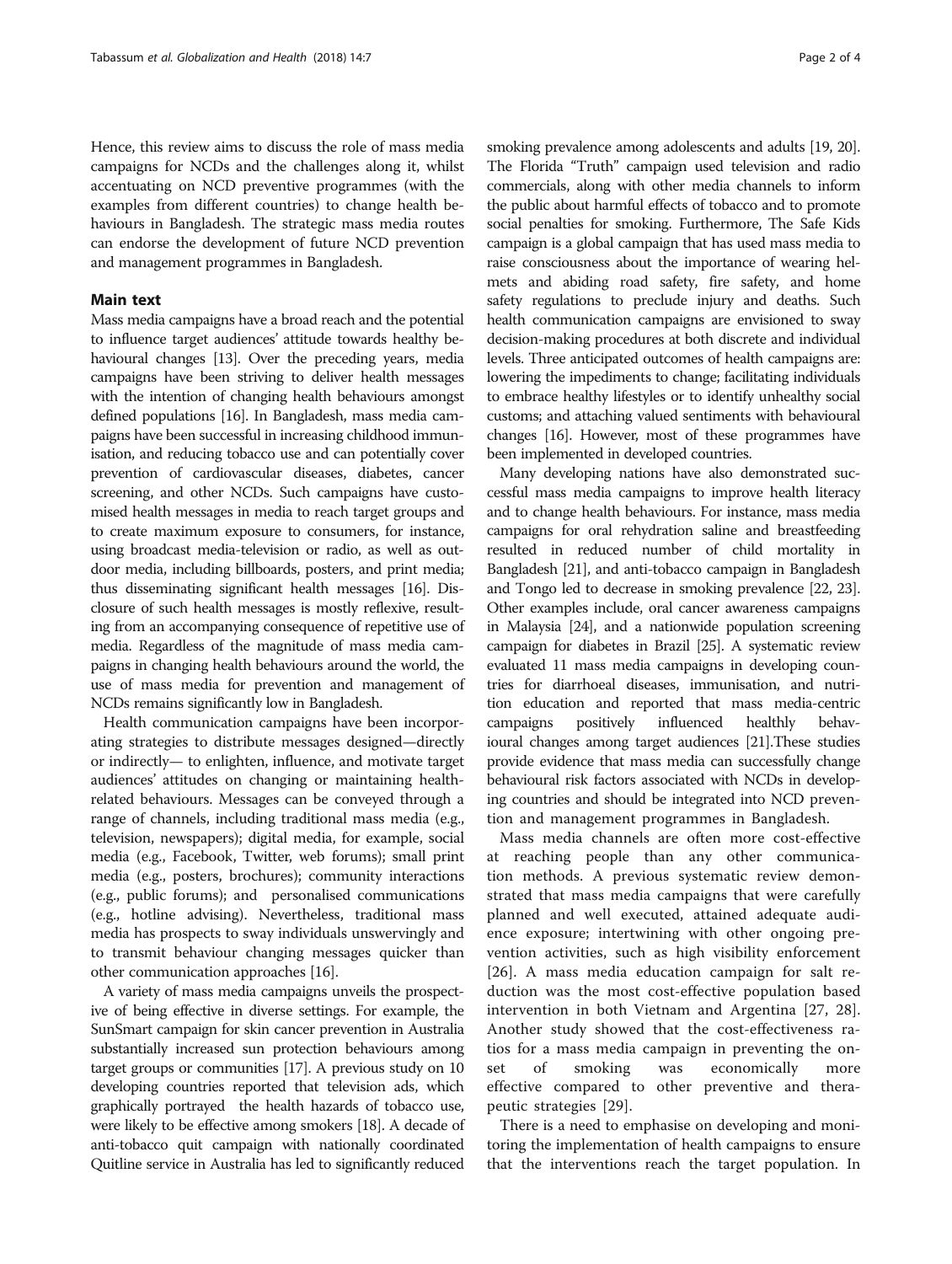## <span id="page-2-0"></span>Table 1 Challenges for mass media in developing countries, including Bangladesh

- 1. Lack of urgency of people [7]; due to ignorance and misconception [\[34](#page-3-0)],
- 2. Inadequate information [1], poor health education, and lack of enthusiasm; due to low health literacy [[35\]](#page-3-0),
- 3. Absence of evidence based mass media programmes to support NCD prevention,
- 4. Issues with dissemination of right message using appropriate media [[36\]](#page-3-0)
- 5. Technological issues using digital media, i.e. privacy concerns, and cyber security risks [\[37,](#page-3-0) [38](#page-3-0)],
- 6. Alteration of messages [[39\]](#page-3-0).

recent years, information technology has played a great role to deliver health information using several technologies, including websites, social media, and mobile phone text messaging [[30, 31](#page-3-0)]. A recent study in Bangladesh unveiled that mobile phone text messaging could reach a large number of patients with type 2 diabetes and could help to improve disease management at low cost [[32, 33](#page-3-0)]. It is essential to underpin the use of innovative technologies and mobile phones, which might be a prospective option for NCD prevention and management in Bangladesh.

Several challenges impact the successful use of mass media campaigns in developing countries similar to Bangladesh (Table 1).

## Conclusion

Mass media has enormous potential to support healthy behavioural changes and should be integrated into the NCD prevention programmes in Bangladesh. Bangladesh needs to pledge for effective measures through strategic routes, while planning to assimilate additional evidence on preventing and managing NCDs with appropriate mass media channels. Further research on emerging digital technologies necessitates to be explored in developing countries, such as Bangladesh, for changing health behaviour towards NCDs among target population.

#### Acknowledgements

We thank Dr. Sun-Young Kim, PhD, Assistant Professor of Global Health, Department of Healthcare Management and Policy, School of Public Health, Seoul National University, South Korea for her valuable comments and support to review this manuscript.

#### Funding

None. SMSI is supported by a Postdoc Research Fellowship funded by The George Institute for Global Health, University of Sydney, Australia.

#### Availability of data and materials

Not applicable

#### Authors' contributions

RT and SMSI contributed to the concept, design and initial drafting of the paper. All other authors provided scientific inputs to improve the drafts. All authors contributed to formulation, drafting, completion, and approval of the final manuscript.

#### Ethics approval and consent to participate

Not applicable

#### Consent for publication

Not applicable

#### Competing interests

The authors declare that they have no competing interests.

#### Author details

<sup>1</sup> Department of Management, Faculty of Business and Law, Deakin University, Melbourne, Australia. <sup>2</sup> Center for International Health, Medical Center of the University of Munich (LMU), Munich, Germany. <sup>3</sup>Division of Infectious Diseases and Tropical Medicine, Medical Center of the University of Munich (LMU), Munich, Germany. <sup>4</sup>Shaqra University, Shaqraa, Saudi Arabia. <sup>5</sup>Bellamarine University, Kentucky, USA. <sup>6</sup>Non-Communicable Diseases Initiative, International Center for Diarrhoeal Diseases Research, Bangladesh (ICDDR,B), 68, Shaheed Tajuddin Ahmed Sarani, Mohakhali, Dhaka 1212, Bangladesh. <sup>7</sup>The George Institute for Global Health, University of Sydney, Sydney, NSW, Australia. <sup>8</sup>Institute for Physical Activity and Nutrition (IPAN) School of Exercise and Nutrition Sciences, Faculty of Health, Deakin University, Geelong, Australia.

#### Received: 25 November 2016 Accepted: 9 January 2018 Published online: 18 January 2018

#### References

- 1. Islam SMS, Purnat TD, Phuong NTA, Mwingira U, Schacht K, Fröschl G. Noncommunicable diseases (NCDs) in developing countries: a symposium report. Glob Health. 2014;10(1):81.
- 2. Bennett DA, Bisanzio D, Deribew A, Gething PW, Hay SI, Ali R. Global, regional, and national under-5 mortality, adult mortality, age-specific mortality, and life expectancy, 1970–2016: a systematic analysis for the Global Burden of Disease Study 2016. Lancet. 2017;390(10100):1084–150.
- 3. Biswas T, Islam A, Rawal L, Islam S. Increasing prevalence of diabetes in Bangladesh: a scoping review. Public Health. 2016;138:4–11.
- 4. Arena R, Guazzi M, Lianov L, Whitsel L, Berra K, Lavie CJ, Kaminsky L, Williams M, Hivert M-F, Cherie Franklin N. Healthy lifestyle interventions to combat noncommunicable disease—a novel nonhierarchical connectivity model for key stakeholders: a policy statement from the American Heart Association, European Society of Cardiology, European Association for Cardiovascular Prevention and Rehabilitation, and American College of Preventive Medicine. Eur Heart J. 2015;36(31):2097–109.
- 5. Biswas T, Islam SMS, Islam A. Prevention of Hypertension in Bangladesh: A Review. Cardiovasc J. 2015;7(2):137-44.
- 6. Koehlmoos TP, Islam Z, Anwar S, Hossain SAS, Gazi R, Streatfield PK, Bhuiya AU. Health transcends poverty: the Bangladesh experience. Good Health Low Cost. 2011;25:47–81.
- 7. Islam SMS, Biswas T, Bhuiyan FA, Mustafa K, Islam A. Patients' perspective of disease and medication adherence for type 2 diabetes in an urban area in Bangladesh: a qualitative study. BMC Res Notes. 2017;10(1):131.
- 8. Nutbeam D. Health literacy as a public health goal: a challenge for contemporary health education and communication strategies into the 21st century. Health Promot Int. 2000;15(3):259–67.
- 9. Islam SMS, Mainuddin A, Islam MS, Karim MA, Mou SZ, Arefin S, Chowdhury KN. Prevalence of risk factors for hypertension: A cross-sectional study in an urban area of Bangladesh. Glob Cardiol Sci Pract. 2015;2015(4):43.
- 10. Kripalani S, Henderson LE, Chiu EY, Robertson R, Kolm P, Jacobson TA. Predictors of medication self-management skill in a low-literacy population. J Gen Intern Med. 2006;21(8):852–6.
- 11. Islam SMS, Lechner A, Ferrari U, Laxy M, Seissler J, Brown J, Niessen LW, Holle R. Healthcare use and expenditure for diabetes in Bangladesh. BMJ Global Health. 2017;2(1):e000033.
- 12. Fang MC, Machtinger EL, Wang F, Schillinger D. Health literacy and anticoagulation-related outcomes among patients taking warfarin. J Gen Intern Med. 2006;21(8):841–6.